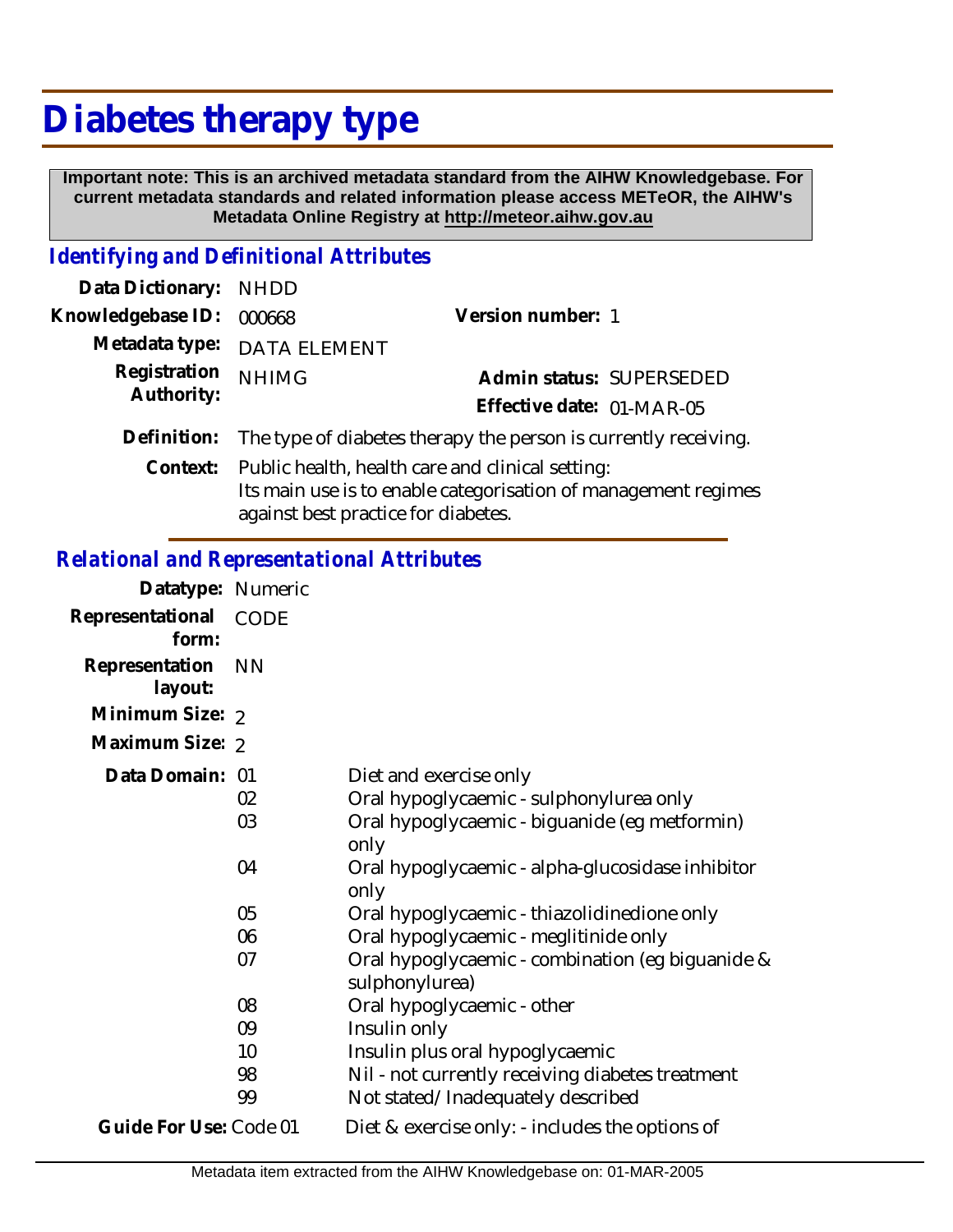|                                                      | generalised prescribed diet; avoid added sugar/simple<br>carbohydrates (CHOs); low joule diet; portion exchange diet and<br>uses glycaemic index and a recommendation for increased<br>exercise.                                                                                                                                                                              |                                                                                                                                                                   |  |  |  |
|------------------------------------------------------|-------------------------------------------------------------------------------------------------------------------------------------------------------------------------------------------------------------------------------------------------------------------------------------------------------------------------------------------------------------------------------|-------------------------------------------------------------------------------------------------------------------------------------------------------------------|--|--|--|
|                                                      | Code 98                                                                                                                                                                                                                                                                                                                                                                       | Nil: - no current diet, tablets or insulin therapy(ies)                                                                                                           |  |  |  |
|                                                      | Code 99                                                                                                                                                                                                                                                                                                                                                                       | Don't know: - missing information                                                                                                                                 |  |  |  |
|                                                      | review.                                                                                                                                                                                                                                                                                                                                                                       | Collection Methods: To be collected at the commencement of treatment and at each                                                                                  |  |  |  |
|                                                      | Related metadata: is used in conjunction with Service contact date version 1<br>relates to the data element Diabetes status version 1<br>relates to the data element Renal disease therapy version 1<br>relates to the data element Vascular history version 1<br>relates to the data element Year insulin started version 1                                                  |                                                                                                                                                                   |  |  |  |
| <b>Administrative Attributes</b><br>Source Document: |                                                                                                                                                                                                                                                                                                                                                                               |                                                                                                                                                                   |  |  |  |
|                                                      |                                                                                                                                                                                                                                                                                                                                                                               | Source Organisation: National Diabetes Data Working Group<br><b>CV-Data Working Group</b>                                                                         |  |  |  |
|                                                      | Comments: In settings where the monitoring of a person's health is ongoing<br>and where management can change over time (such as general<br>practice), the Service contact date should be recorded.<br>Diabetes (clinical):<br>The objectives and priorities of treatment must be tailored to the<br>individual considering age, sex, weight and individual health<br>status. |                                                                                                                                                                   |  |  |  |
|                                                      |                                                                                                                                                                                                                                                                                                                                                                               |                                                                                                                                                                   |  |  |  |
|                                                      | An individual management plan for each patient should include<br>the following:<br>- establishment of targets of treatment<br>- healthy eating plan<br>- education in self-monitoring, adjustment of treatment and in<br>approaches to coping with emergencies<br>- exercise program                                                                                          |                                                                                                                                                                   |  |  |  |
|                                                      | - use of insulin, if required                                                                                                                                                                                                                                                                                                                                                 | - risk factor reduction, e.g. smoking cessation<br>- use of oral hypoglycaemic agents, if required<br>- screening for and treatment of complications of diabetes. |  |  |  |
|                                                      |                                                                                                                                                                                                                                                                                                                                                                               | In addition to glycaemic control, management of diabetes of either                                                                                                |  |  |  |